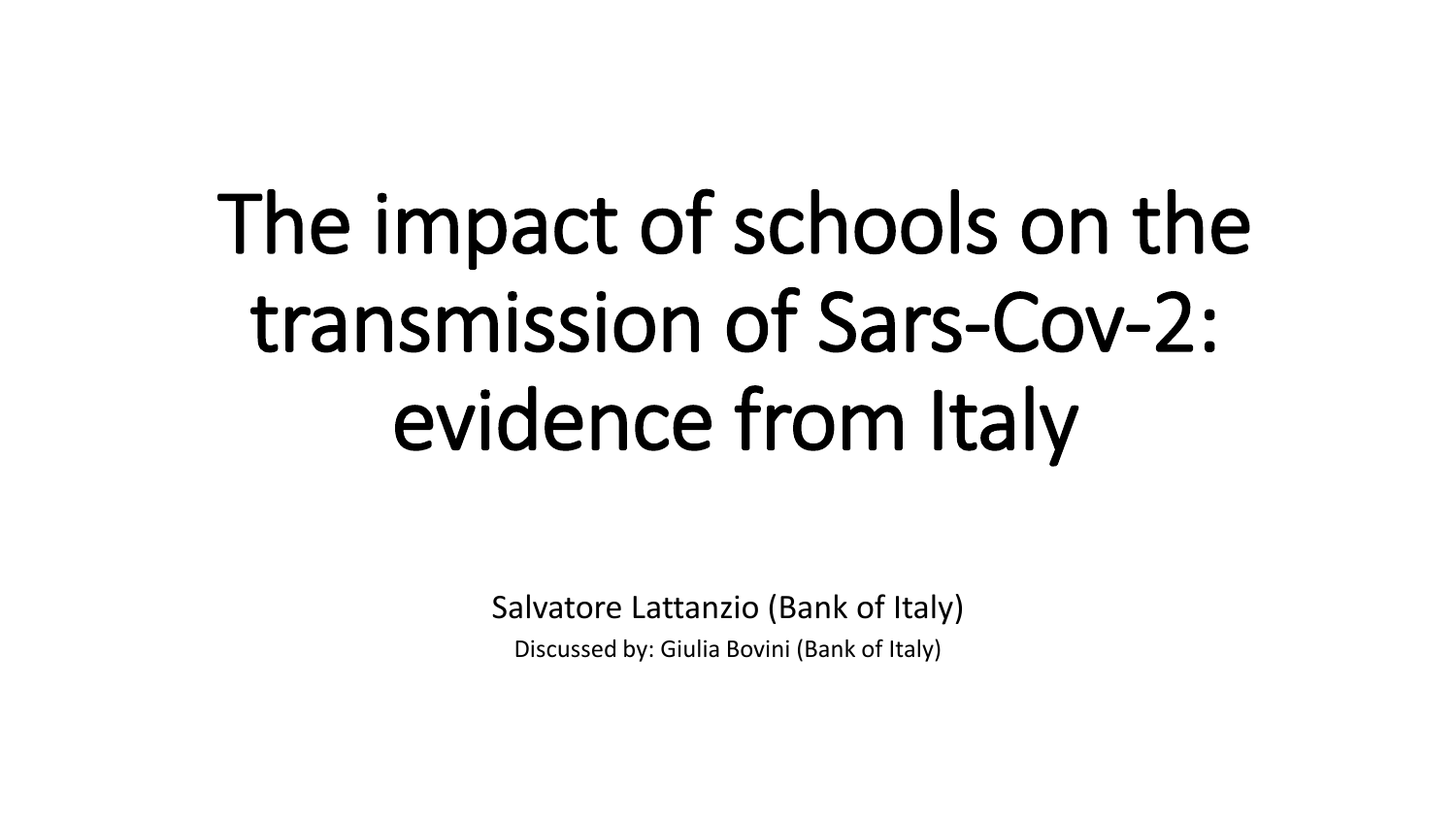## Takeaways from the paper

- The paper examines the role of schools for Covid-19 circulation in Italy by exploiting:
	- (i) the staggered re-opening of schools in Sep. 2020 across regions;
	- (ii) the natural experiment provided by Campania early school closures in Oct. 2020.
- The paper finds that:
	- regions that re-opened schools earlier witnessed over the Sep.-Nov. period a surge in total cases, test positivity rates and hospitalizations, but not in critically ill cases and deaths;
	- following school closures in mid-October, daily cases declined in Campania relative to its synesthetic control, especially among children aged 6-13;
	- infection incidence rates for teaching staff were higher than that for the general population in the fall of 2020.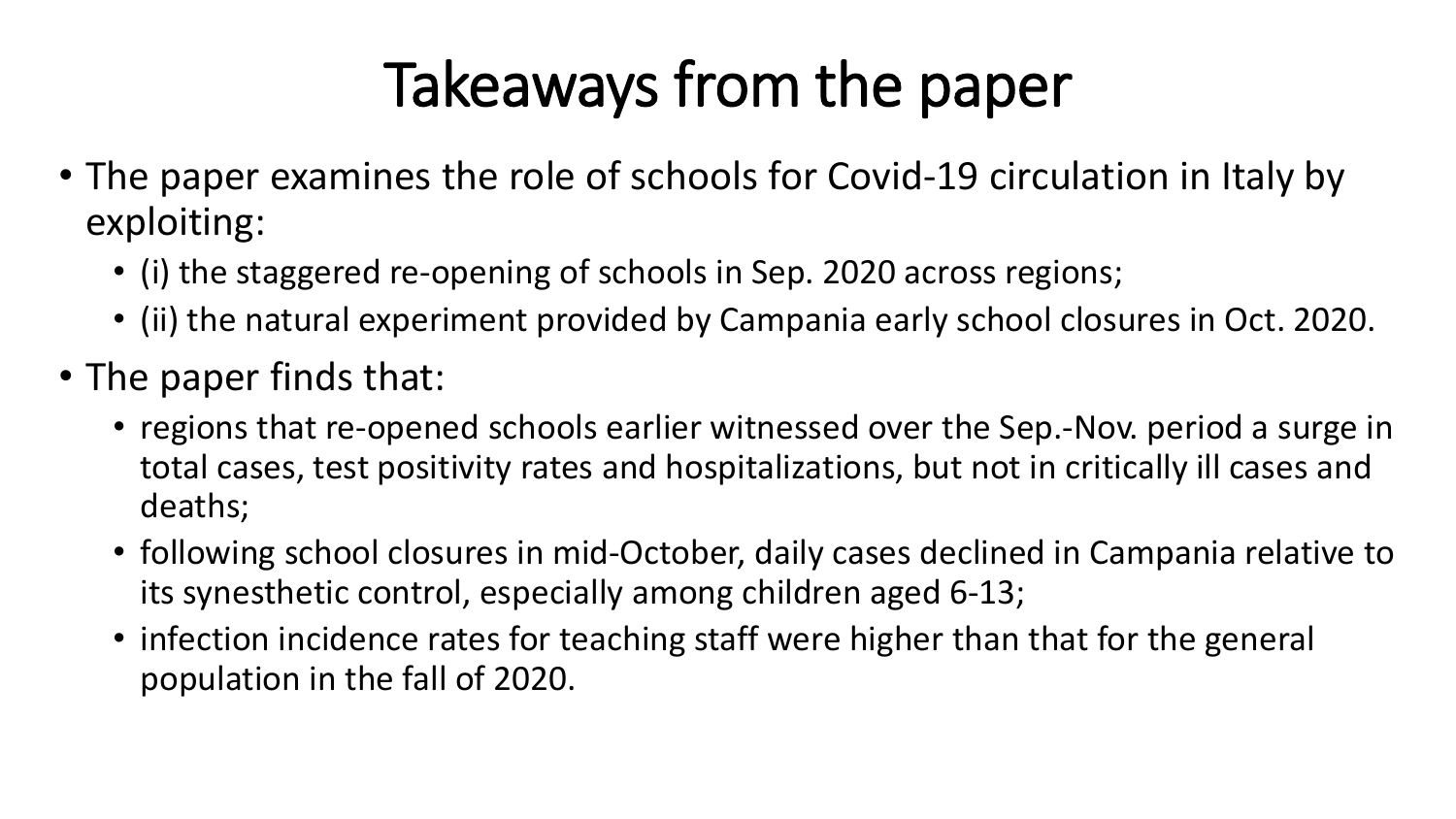## A few comments (1)

- School re-openings in mid-Sep. did not have a significant effect on ICU cases and deaths by Nov. 3
- To assess the benefits of school closures, it would be very important to understand whether this nil effect is driven by:
	- the concentration of additional cases among younger cohorts, less prone to become critically ill;
	- a too short time horizon, as it takes time for the infection to become severe or deadly.
- Hence, the paper could try to extend the analysis past Nov. 3 by comparing early and late re-openers that were subsequently subject to the *same* restrictions from Nov. 3 onward
	- E.g.: Piedmont re-opened schools on 14/09 and Calabria on 24/09; from Nov. 3 they were both classified as "red zones" until the end of the month
- It could also look as outcome variables at the incidence rates by age group that are only shown in the "Campania exercise"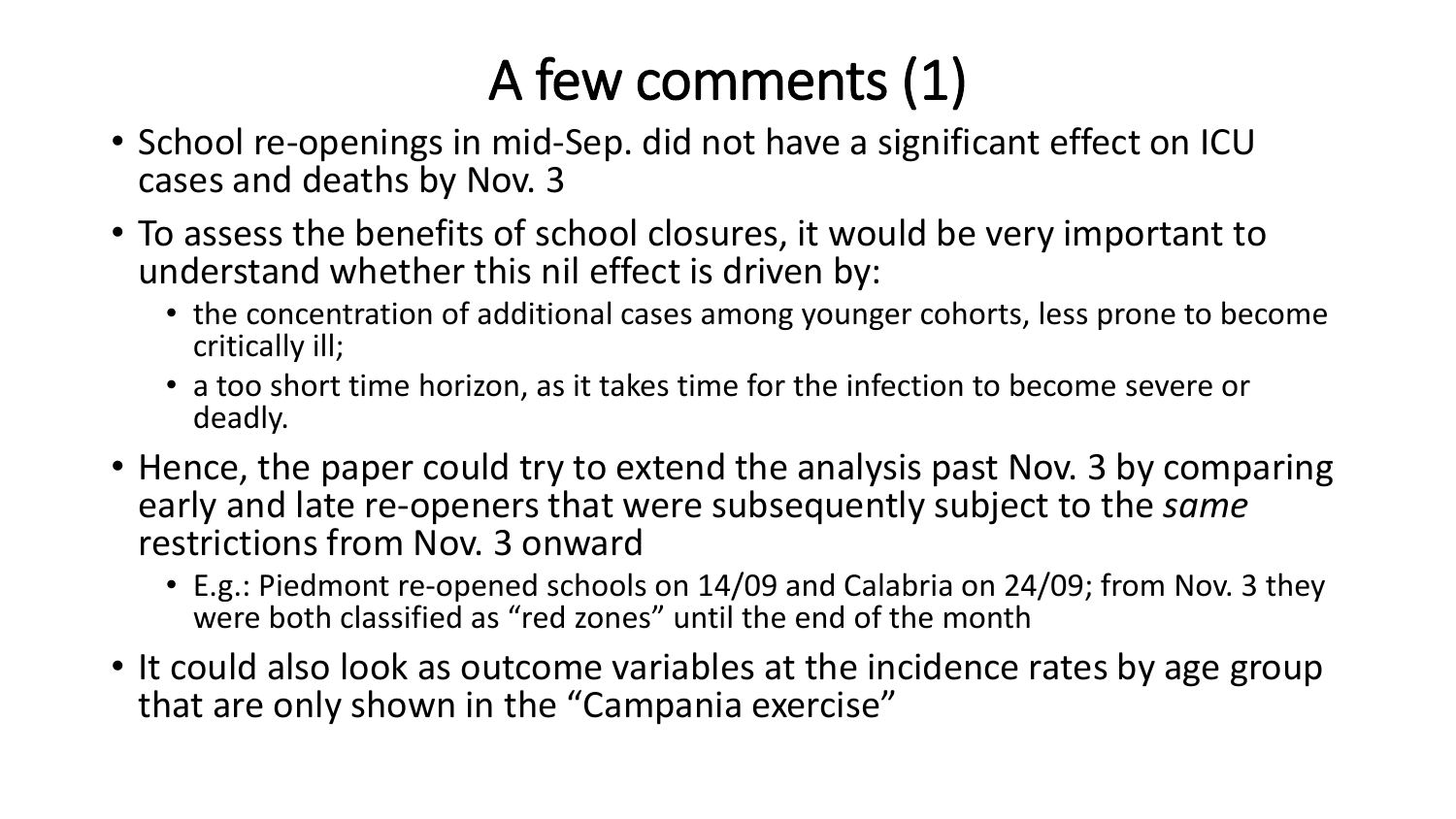#### A few comments (2)

• There seems to be regional variation in the incidence of infections among students and teachers relative to the general population



- It could be interesting to explore whether part of this variation can be explained by differences in the characteristics of school buildings
- MIUR open data provides rich information about each school building (e.g. age, square footage, heating technology, reachability by public transportation, …) that could be aggregated at regional level and correlated with relative incidence rates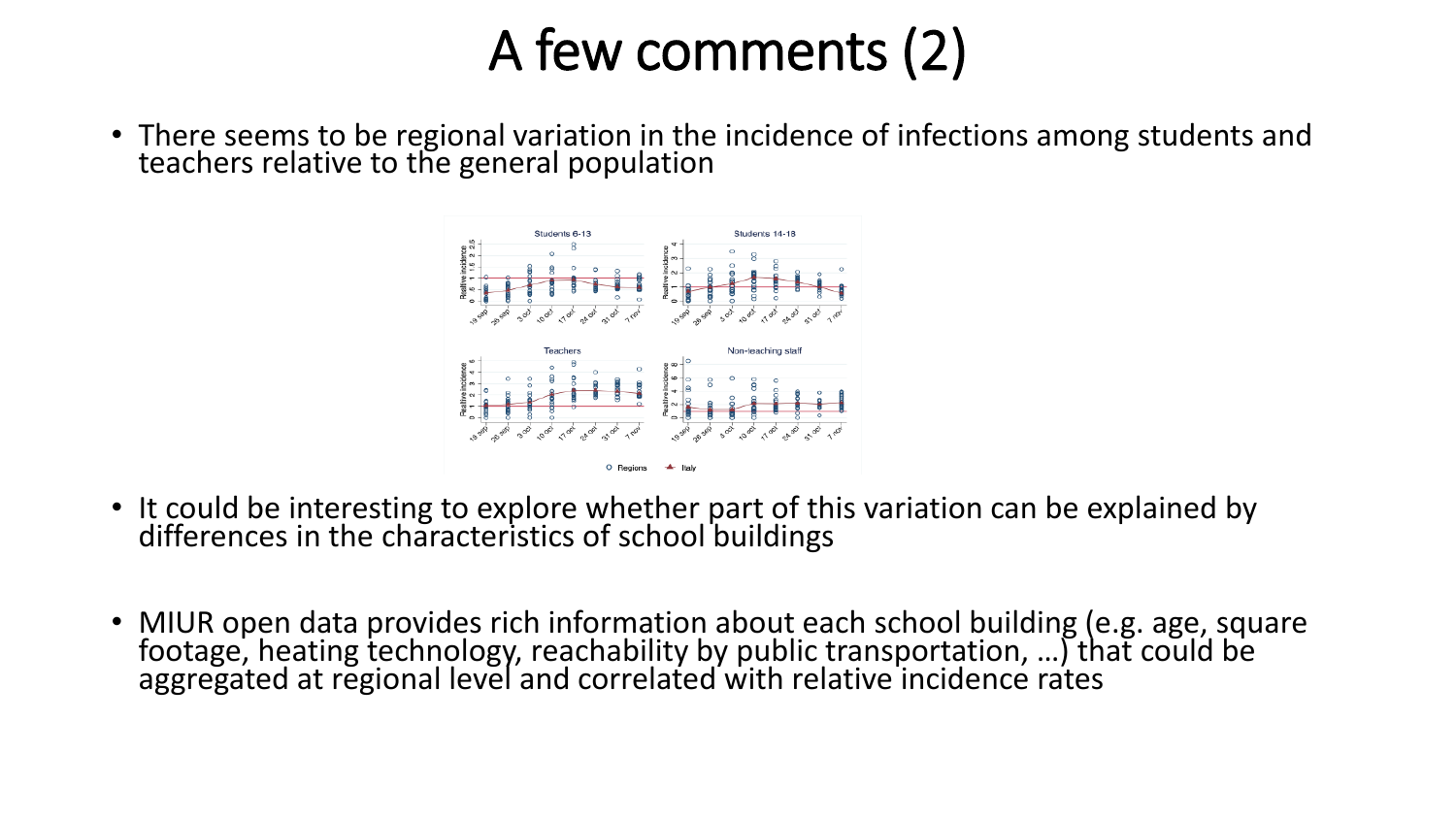# Mothers' labour market outcomes during the pandemic and support policies

Maria De Paola (National Institute of Social Security, University of Calabria, IZA) Salvatore Lattanzio (Bank of Italy)

Discussed by: Giulia Bovini (Bank of Italy)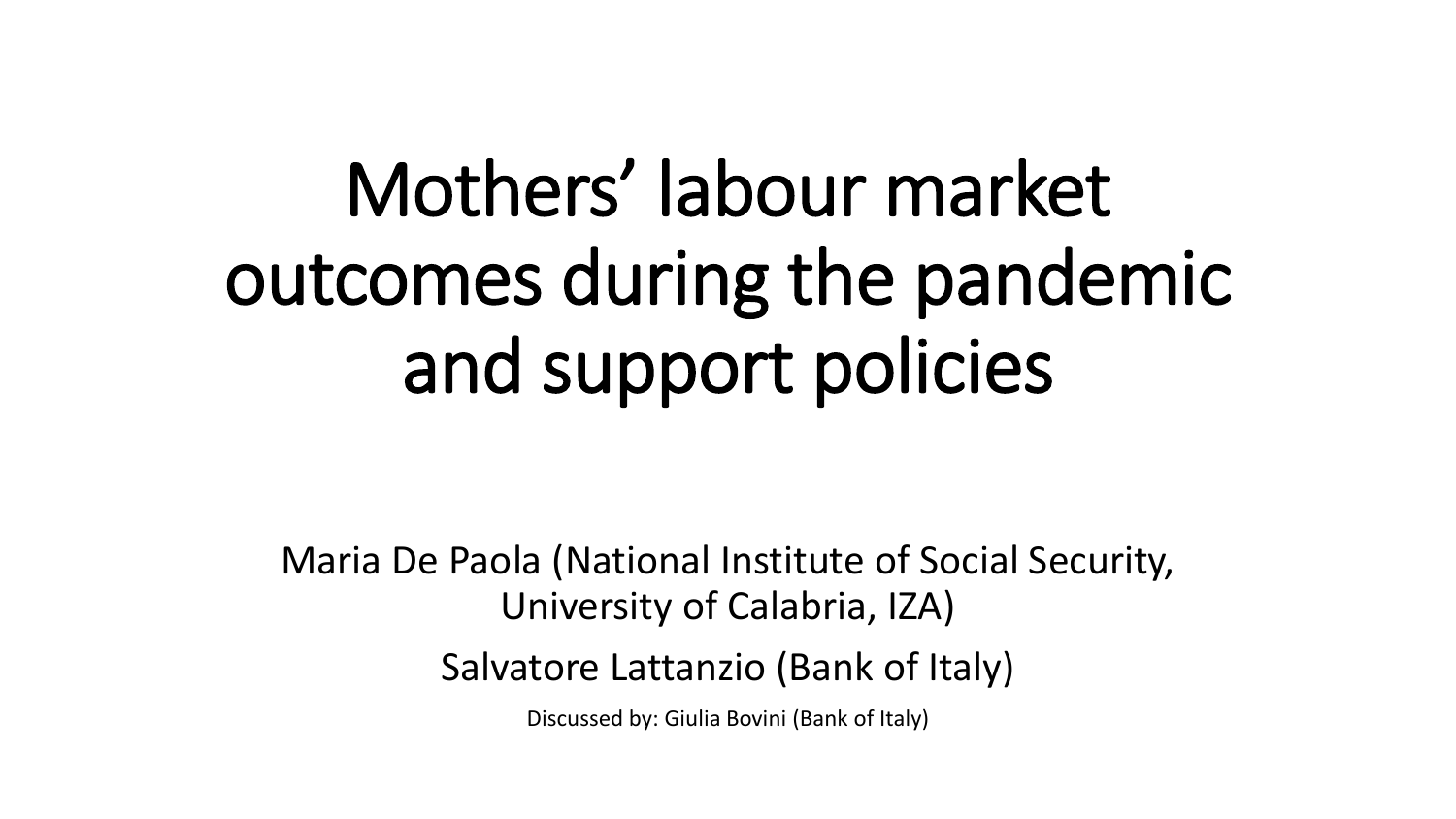## Women and the Covid-19 crisis

- Examining the Covid crisis through the lens of gender is very important because:
	- effects in the labour market were particularly disruptive for workers in the service sector and on precarious contracts, who are in large part female;
	- prolonged school closures led to increased childcare responsibilities, which tend to fall disproportionately on women.
- It is therefore important to understand how demand and supply factors affected female employment throughout the crisis and whether there will be medium-term consequences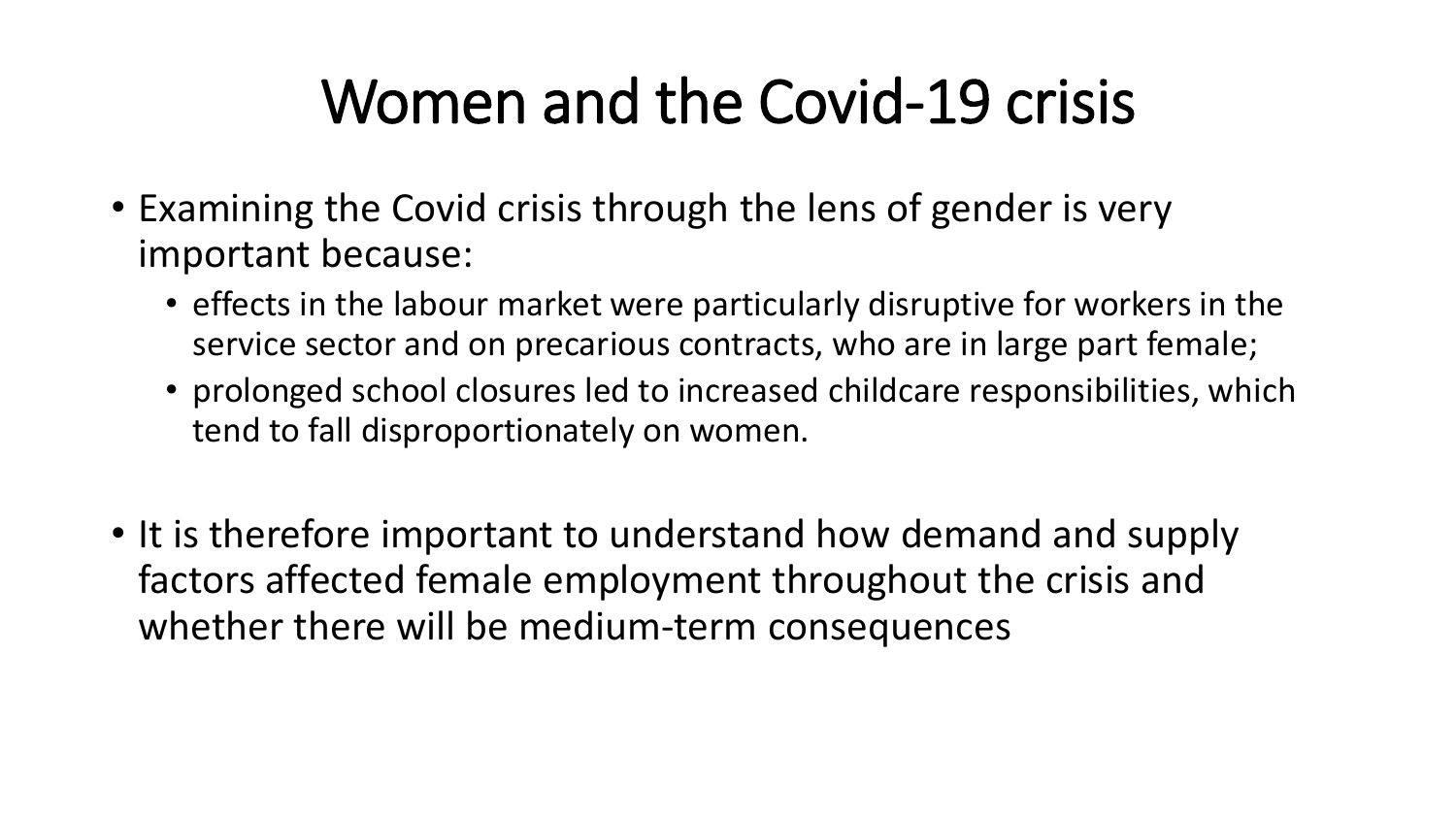## The short-term earning penalty (1)

• The paper focuses on the non agricultural private sector and finds that: (i) short-term earnings penalty is larger for mothers than for fathers, but (ii) there are no large differences between mothers and non mothers



- Why is that the case?
	- Measurement error in the identification of non-mothers (maybe focus on women with high labour market attachment)?
	- Reduced labour demand from service sector matters more than reduced labour supply because of increased childcare duties?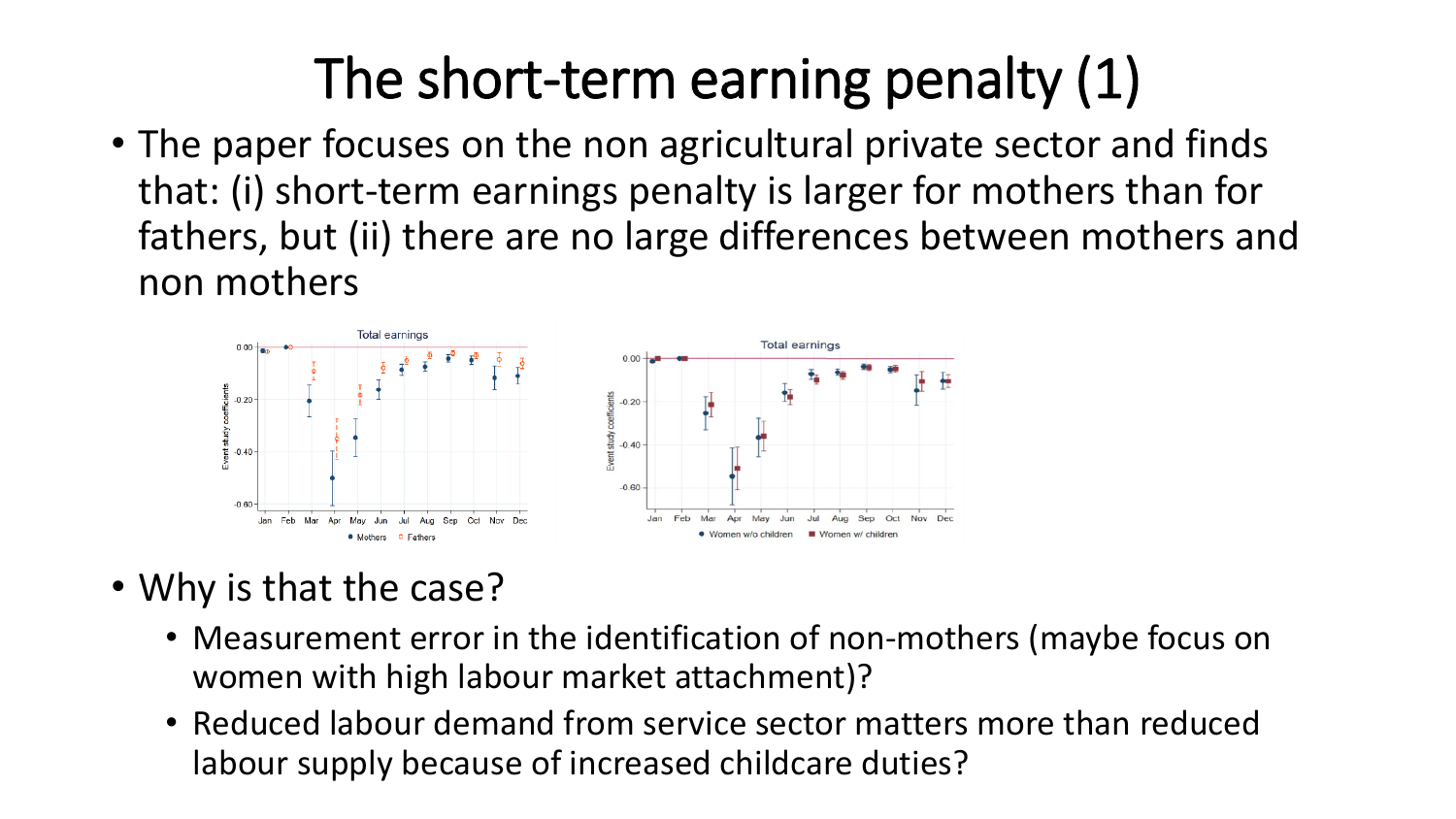## The short-term earning penalty (2)

- To give an idea about the relative importance of the various factors, it could be interesting to decompose the female-male gap in the earning penalty into what can be explained by:
	- gender differences in sectors and type of contracts;
	- number and age of children, take-up of parental leave.
- Running regressions separately for workers in "essential" and "non essential" sectors could also provide some interesting insight on what are the main drivers of the gap
- It would also be interesting to "include the 0s" into the regression, i.e. to also include month-years when a worker is not working at all, to assess the relative importance of adjustments along the extensive and intensive margins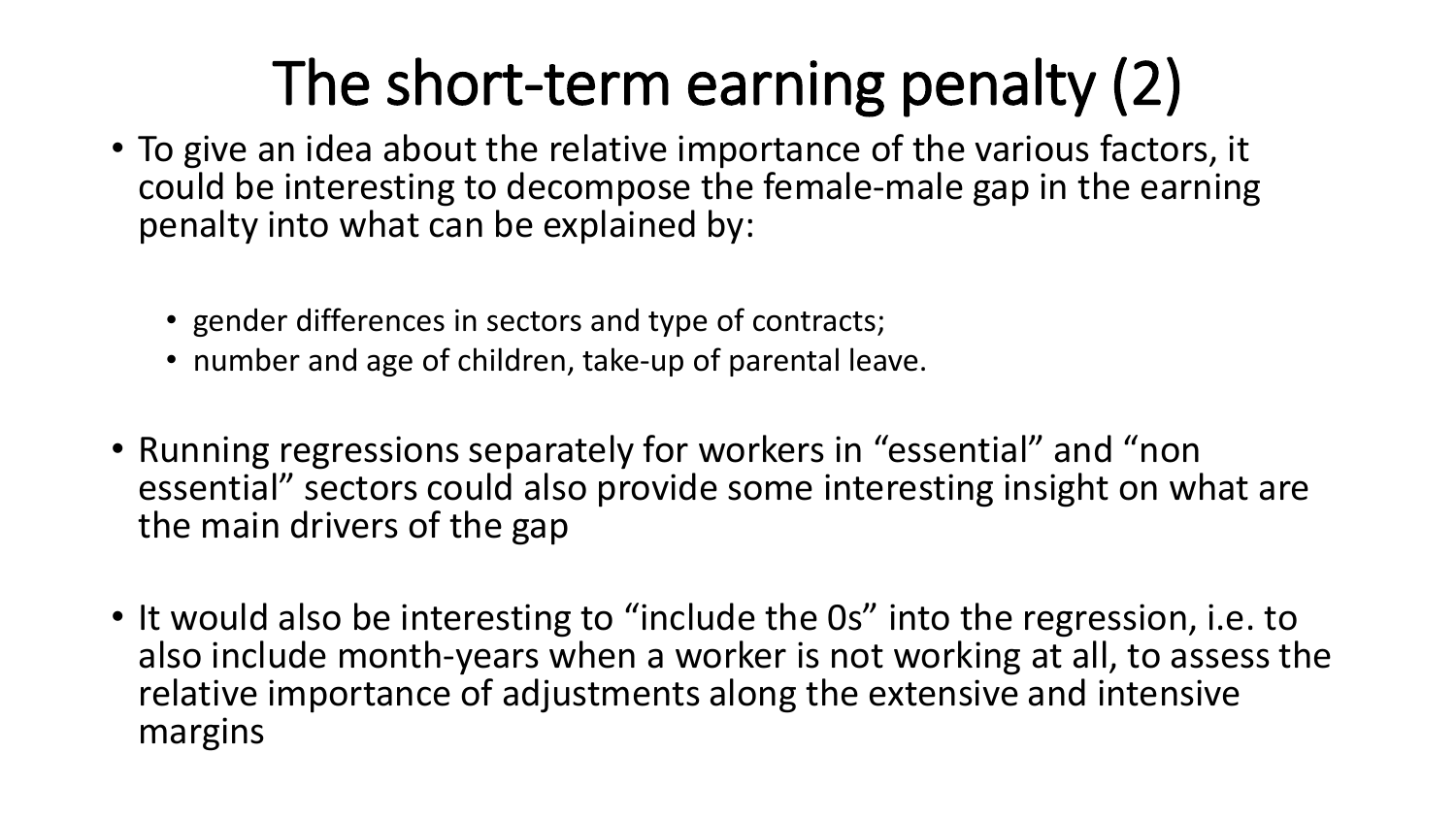## The take-up of family policies

- The paper explores the determinants of the take-up of families policies
	- *What?* Nothing, ad-hoc (partially paid) parental leave or baby sitter bonus?
	- *Who takes it?* The mother or the father?
- The result about leaves being more common among employees of large firms is very interesting for policy design, is it possible to explore that further?
- Among the determinants, it could be interesting to add:
	- beliefs about gender roles (can be constructed at the sector or geographical level using a Istat survey from 2011);
	- epidemiological situation: were leaves preferred in areas that experienced higher circulation of the virus?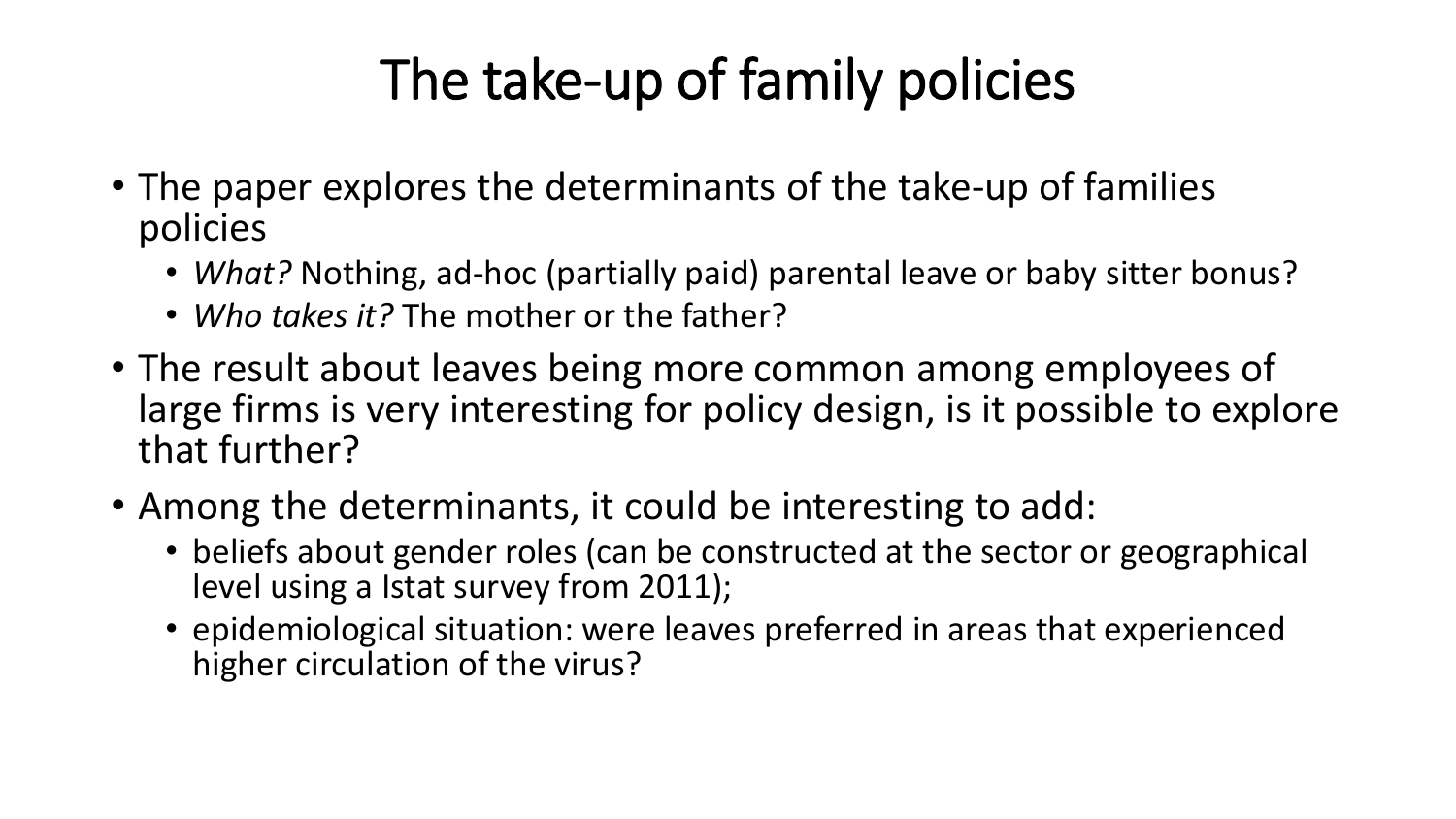## The impact of school closures on educational achievements

Tito Boeri

#### Paolo Pinotti

Discussed by: Giulia Bovini (Bank of Italy)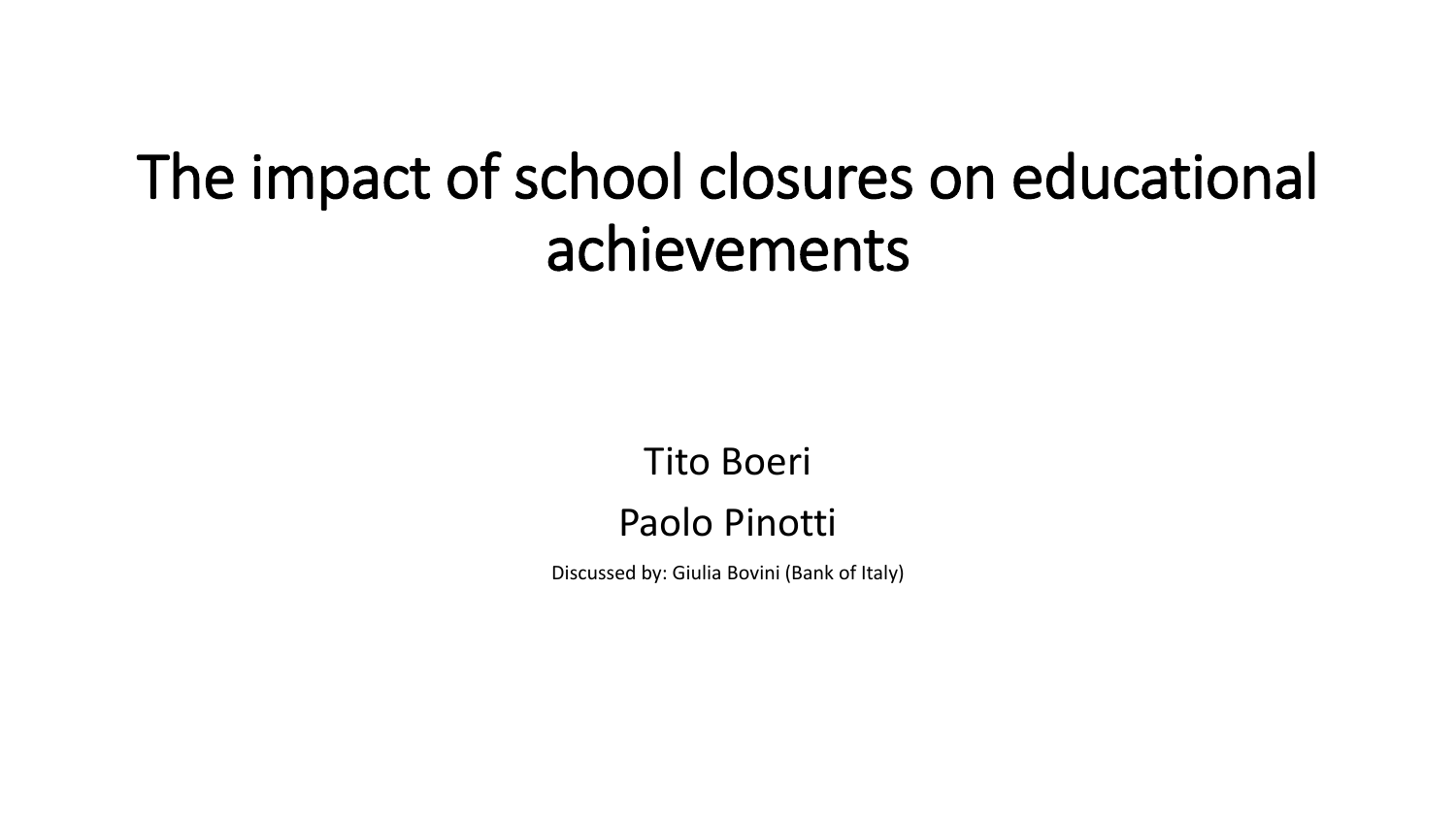## Takeaways from the paper

- The paper explores the relationship between remote teaching and achievement as measured by INVALSI standardized tests, exploiting variation in school closures across regions and grades
- A difference-in-difference estimation yields mostly negative effects, although in some cases unstable across grades and specifications
- The effect of the pandemic on children' academic achievement and overall wellbeing is a crucial topic; as stressed by the authors, we need more data and more analysis